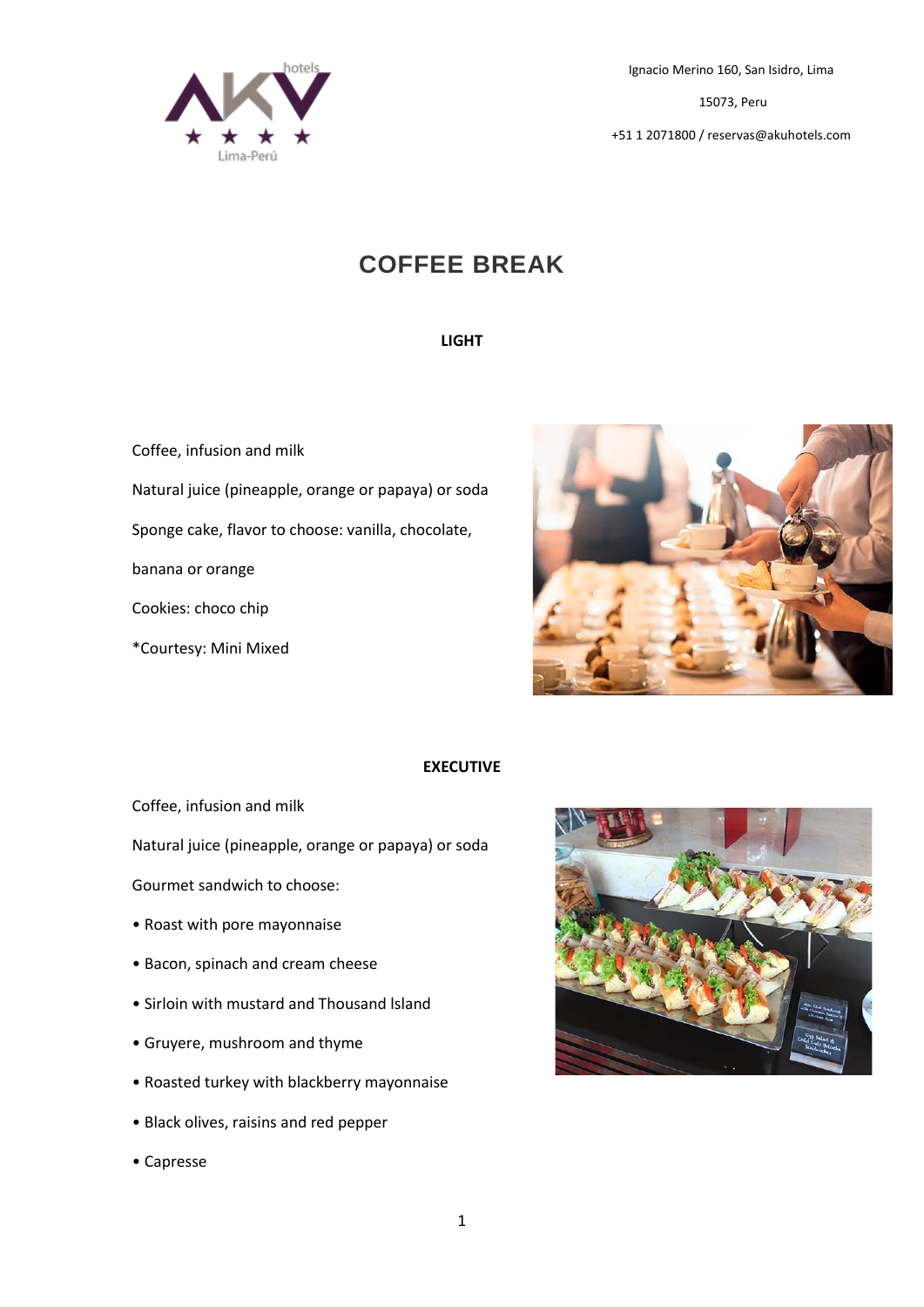

15073, Peru

+51 1 2071800 / reservas@akuhotels.com

## Sandwich to choose:

- Botifarra
- Chicken with mayonnaise and celery
- Grilled chicken, tomato, lettuce and mustard sauce
- Chicken, toasted almonds with mayonnaise
- Mixed Croissant
- Egg with bacon
- Mini Hamburger (from 20 people)
- Classic triple
- Triple olive, pepper, bacon and cream cheese

#### Salty snack to choose:

- Rolled bacon with raisins and cream cheese
- Rolled ham, cheese and red pepper
- Rolled spinach, pepper and asparagus
- Artichoke canapé with butter nut
- Canapé of smoked salmon with cream cheese
- Lemon pie
- Coconut dessert
- Cylinder shaped sweets with caramelized condensed milk
- Alfajor of jelly

Sweet snacsk to choose:

- Alfajor
- Mini Brownies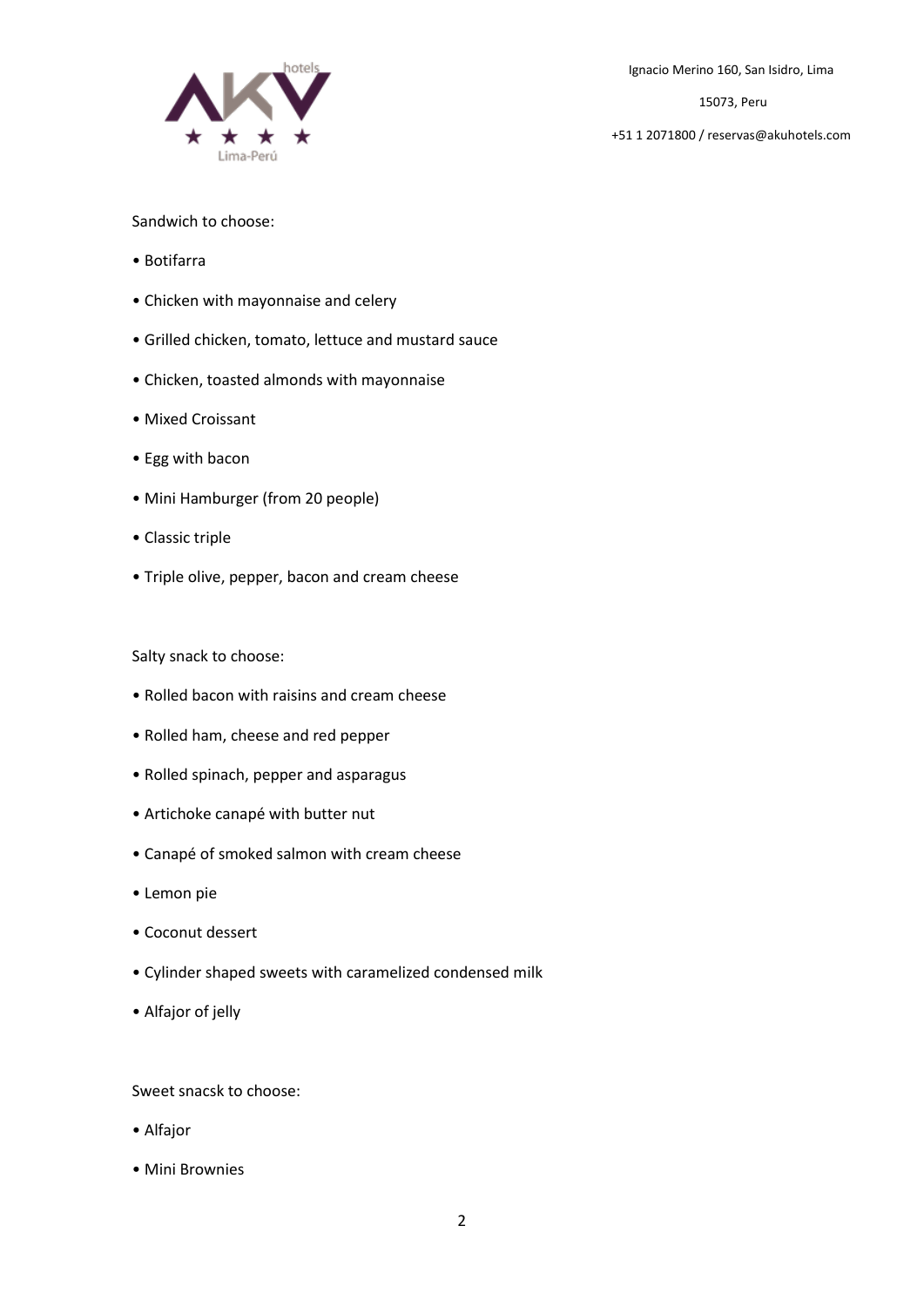

15073, Peru

+51 1 2071800 / reservas@akuhotels.com

- Coconut sweets
- Chocolate truffles
- Apple pie
- Piononitos
- \* Courtesy: Mini Mixed

# **GOURMET**

Coffee, infusion and milk

Natural juice (pineapple, orange or papaya) or soda

Gourmet sandwich to choose:

- Roast with pore mayonnaise
- Bacon, spinach and cream cheese
- Sirloin with mustard and Thousand lsland
- Gruyere, mushroom and thyme
- Roasted turkey with blackberry mayonnaise
- Black olives, raisins and red pepper
- Capresse

Sandwich to choose:

- Botifarra
- Chicken with mayonnaise and celery
- Grilled chicken, tomato, lettuce and mustard sauce
- Chicken, toasted almonds with mayonnaise
- Mixed Croissant

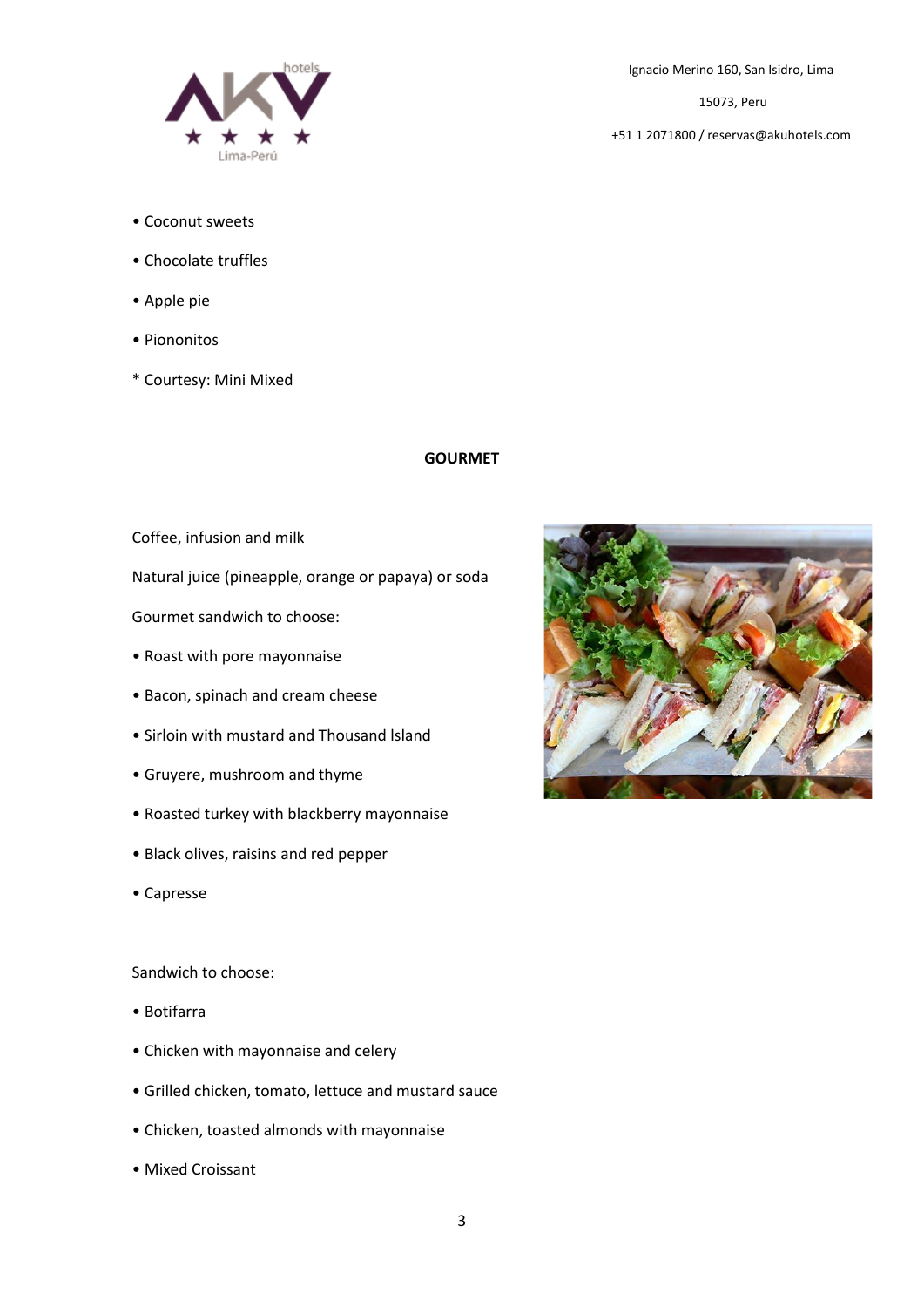

15073, Peru

+51 1 2071800 / reservas@akuhotels.com

- Egg with bacon
- Mini Hamburger (From 20 People)
- Classic triple
- Triple olive, pepper, bacon and cream cheese

02 units of salty snacks to choose:

- Rolled bacon with raisins and cream cheese
- Rolled ham, cheese and red pepper
- Rolled spinach, pepper and asparagus
- Artichoke canapé with butter nut
- Canapé of smoked salmon with cream cheese

Gourmet snacks to choose:

- Meat pie
- Rolls of cheese
- Chard baskets
- Crispy ham and cheese
- Chicken skewers
- Smoked ham skewers with golden pineapple

02 units of sweet snacks to choose from:

- Alfajorcitos
- Mini Brownies
- Coconut sweets
- Chocolate truffles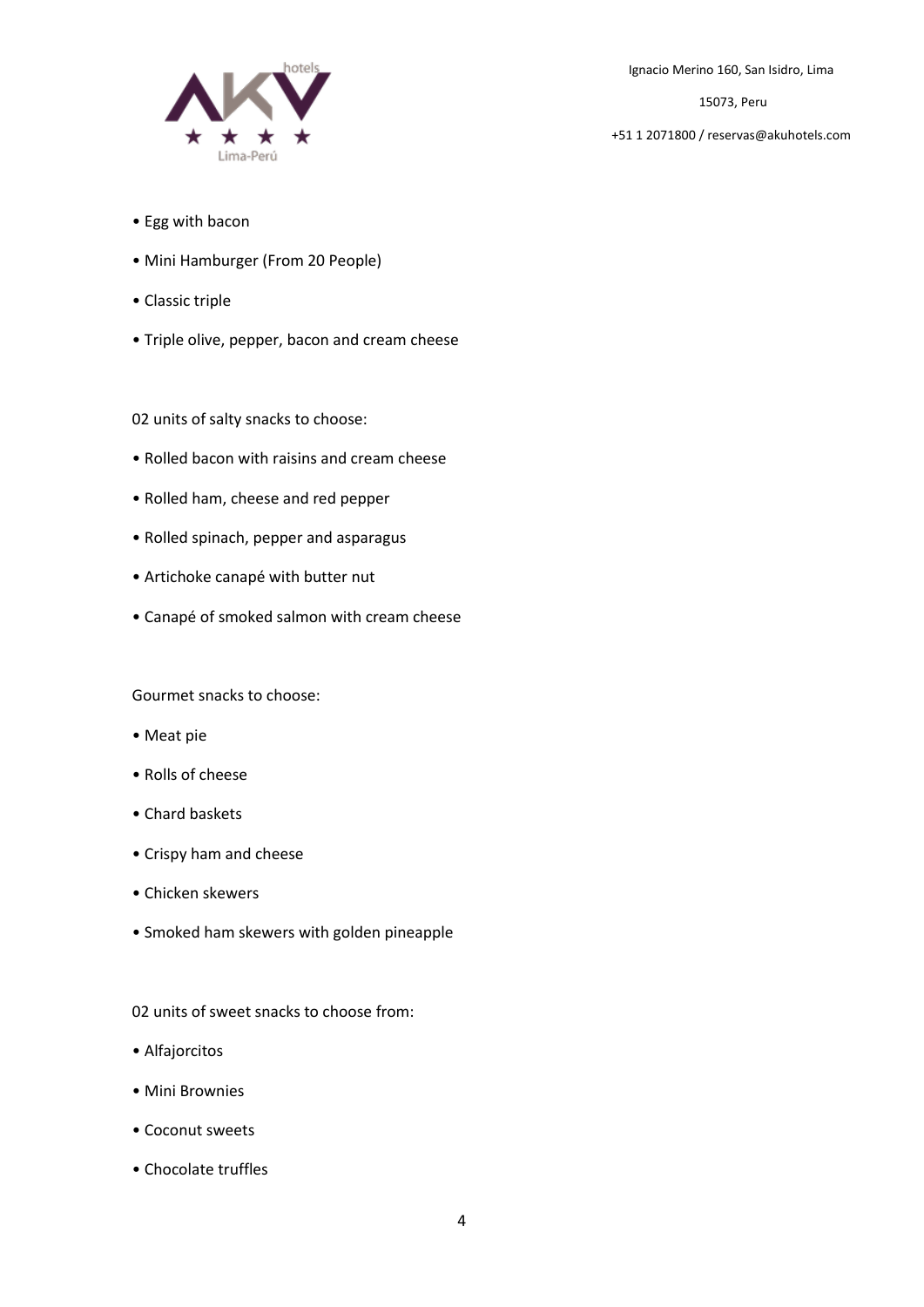

- Apple pie
- Piononitos
- Lemon pie
- Coconut dessert
- Cylinder shaped sweets with caramelized condensed milk
- Alfajor of jelly
- \* Courtesy: Mini Mixed

## **AKU**

Coffee, infusion and milk

Natural juice (pineapple, orange or papaya) or soda

Gourmet sandwich to choose:

- Roast with pore mayonnaise
- Bacon, spinach and cream cheese
- Sirloin with mustard with Thousand lsland
- Gruyere mushroom and thyme
- Roasted turkey with blackberry mayonnaise
- Black olives, raisins and red pepper
- Capresse

02 units of sandwiches to choose:

- Botifarra
- Chicken with mayonnaise and celery
- Grilled chicken, tomato, lettuce and mustard sauce

15073, Peru

+51 1 2071800 / reservas@akuhotels.com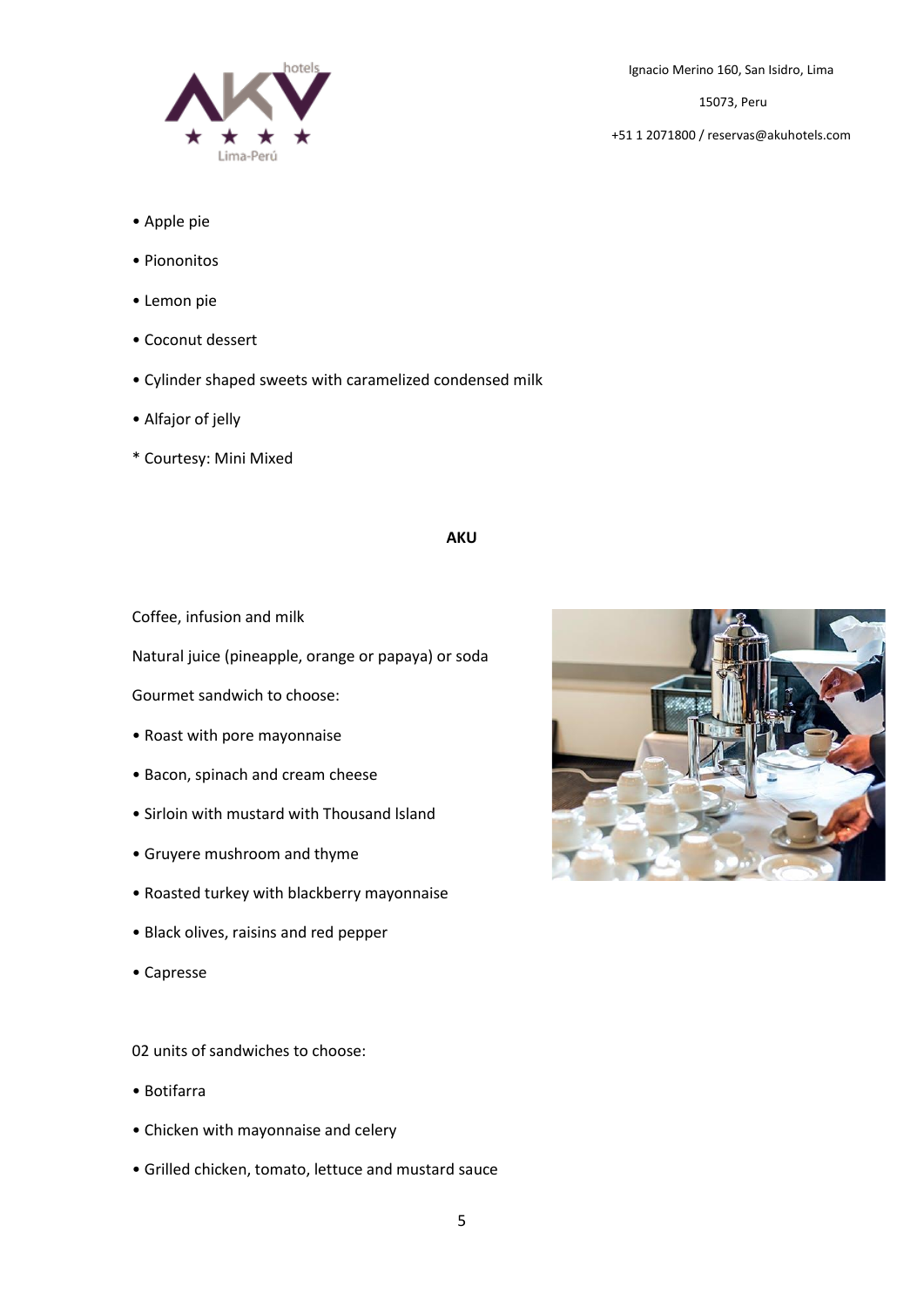

15073, Peru

+51 1 2071800 / reservas@akuhotels.com

- Chicken, toasted almonds with mayonnaise
- Mixed Croissant
- Egg with bacon
- Mini Hamburger (From 20 people)
- Classic triple
- Triple olive, pepper, bacon and cream cheese

02 units of salty snacks to choose:

- Rolled bacon with raisins and cream cheese
- Rolled ham, cheese and red pepper
- Rolled spinach, pepper and asparagus
- Artichoke canapé with butter nut
- Canapé of smoked salmon with cream cheese

02 units of gourmet snack to choose:

- Meat pie
- Rolls of cheese
- Chard baskets
- Crispy ham and cheese
- Chicken skewers
- Smoked ham skewers with golden pineapple